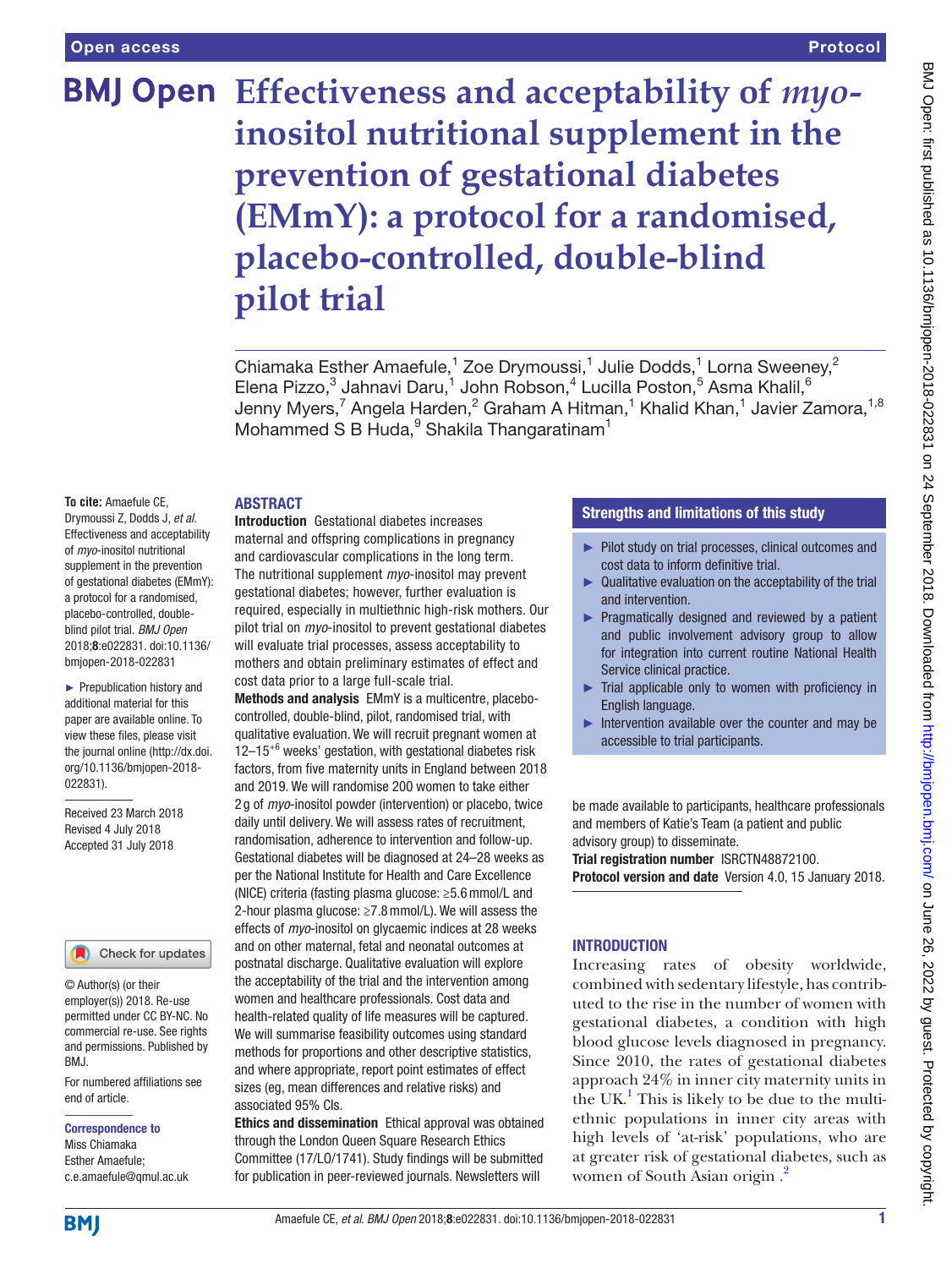Gestational diabetes is associated with an increased risk of pregnancy complications including pre-eclampsia, macrosomia, caesarean section, postpartum haemorrhage, stillbirths and neonatal deaths.<sup>34</sup> Therefore, pregnant women who are considered to be at high risk are offered a screening test for gestational diabetes.<sup>[5](#page-8-3)</sup> Pharmacological interventions such as metformin have not been shown to prevent gestational diabetes, and lifestyle interventions are challenging to implement, given their complexity.[6](#page-8-4)  *Myo*-inositol, a nutritional supplement, has been reported to have beneficial effects in preventing gestational diabetes in some randomised trials.<sup>[6](#page-8-4)</sup>

Existing randomised trials on *myo*-inositol are of poor quality, with small sample sizes, and involve homogeneous populations, mainly of Caucasian mothers from Italy.<sup>7</sup> The generalisability of these findings to the National Health Service (NHS) setting is not known. Given the large sample size, and resources required to undertake a large-scale trial on the effects of *myo*-inositol on preventing gestational diabetes and its complications, there is a need to pilot trial procedures,<sup>8</sup> ensure acceptability to participants and healthcare professionals and obtain relevant preliminary data.

#### Methods and analysis Study design

EMmY is a multicentre, randomised, placebo-controlled, double-blind, pilot trial with a nested qualitative evaluation.

#### Study aim and objectives

The aim of the EMmY trial is to pilot study procedures and assess acceptability prior to undertaking a full-scale trial on *myo*-inositol supplementation during pregnancy to prevent gestational diabetes in high-risk women. Our primary objectives are to evaluate trial processes and procedures, obtain real-time data on the study design, assess adherence and report any side effects. Our secondary objectives are to assess the acceptability of the study and the intervention to pregnant women and healthcare professionals, identify reasons for non-participation and non-retention and identify barriers in recruitment and standardisation of care pathways for clinicians. Finally, we aim to obtain preliminary estimates on the effects of the intervention on glycaemic status, costs and quality of life measures.

#### Study setting

The EMmY trial will be conducted in five inner city maternity units including Barts Health Trust (The Royal London Hospital, Whipps Cross University Hospital and Newham University Hospital), St George's University Hospitals NHS Foundation Trust, and Manchester University Hospital NHS Foundation Trust (Manchester Royal Infirmary) over a period of 12 months (February 2018–January 2019).

#### Study participants and eligibility criteria

Pregnant women eligible for recruitment to the EMmY trial are those with a singleton, viable pregnancy from  $12^{+0}$ to  $15^{+6}$  weeks' gestation, able to provide written informed consent in English and with at least one of the following risk factors: family history of diabetes in any one of their first-degree relatives, gestational diabetes in a previous pregnancy, obesity (body mass index ≥30kg/ m<sup>2</sup>), minority ethnic family origin with a high prevalence of diabetes (such as South Asian and Black Caribbean/ African), polycystic ovary syndrome or previous macrosomic baby (birth weight >4.5kg). Women on corticosteroids, metformin or insulin treatment are not eligible for recruitment. Women with known pre-existing type 2 diabetes or diagnosed with pregestational diabetes in early pregnancy will not be randomised. This will be based on first trimester glycated haemoglobin (A1c) (HbA1c) levels and/or fasting and 2hour postprandial oral glucose tolerance test (OGTT) depending on individual Trust policy.

#### Recruitment and randomisation

All pregnant women booked for antenatal care will be screened against the eligibility criteria. Where possible, eligible participants will receive the EMmY Patient Information Sheet (PIS) at least 24hours prior to their hospital booking visit or first trimester routine ultrasound scan depending on site policy. This is to make sure they have had ample time to consider the trial. The PIS will be accompanied by an invitation letter from the principal investigator (PI) informing patients that they may be approached by a member of the clinical research team, typically a research midwife to discuss participation in the trial at their hospital booking visit or first trimester ultrasound scan. The PIS will be discussed with eligible women by a member of the research team, typically a research midwife. Potential participants will have the opportunity to ask any questions and to clarify the study processes. If women are keen to join the study after these discussions, informed written consent will be obtained. Additional consent forms will be completed prospectively with regards to participating in qualitative interviews and the collection and storage of umbilical cord blood samples for future research. Women who do not wish to take part in the research interviews or consent to cord blood collection and storage can still participate in the trial. The informed written consent form is submitted as supporting information (see online [supplementary file 1](https://dx.doi.org/10.1136/bmjopen-2018-022831)).

Following consent, participants with a history of gestational diabetes will undergo an HbA1C and/or an OGTT test depending on individual trust policy before 16 weeks' gestational age. These tests are conducted to rule out any potentially pre-existing but undiagnosed type 2 diabetes or early pregestational diabetes. Based on the National Institute for Health and Care Excellence (NICE) criteria, abnormal HbA1c results are defined as HbA1c levels >48mmol/L and abnormal OGTT results defined as a fasting blood glucose level ≥5.6mmol/L and/or a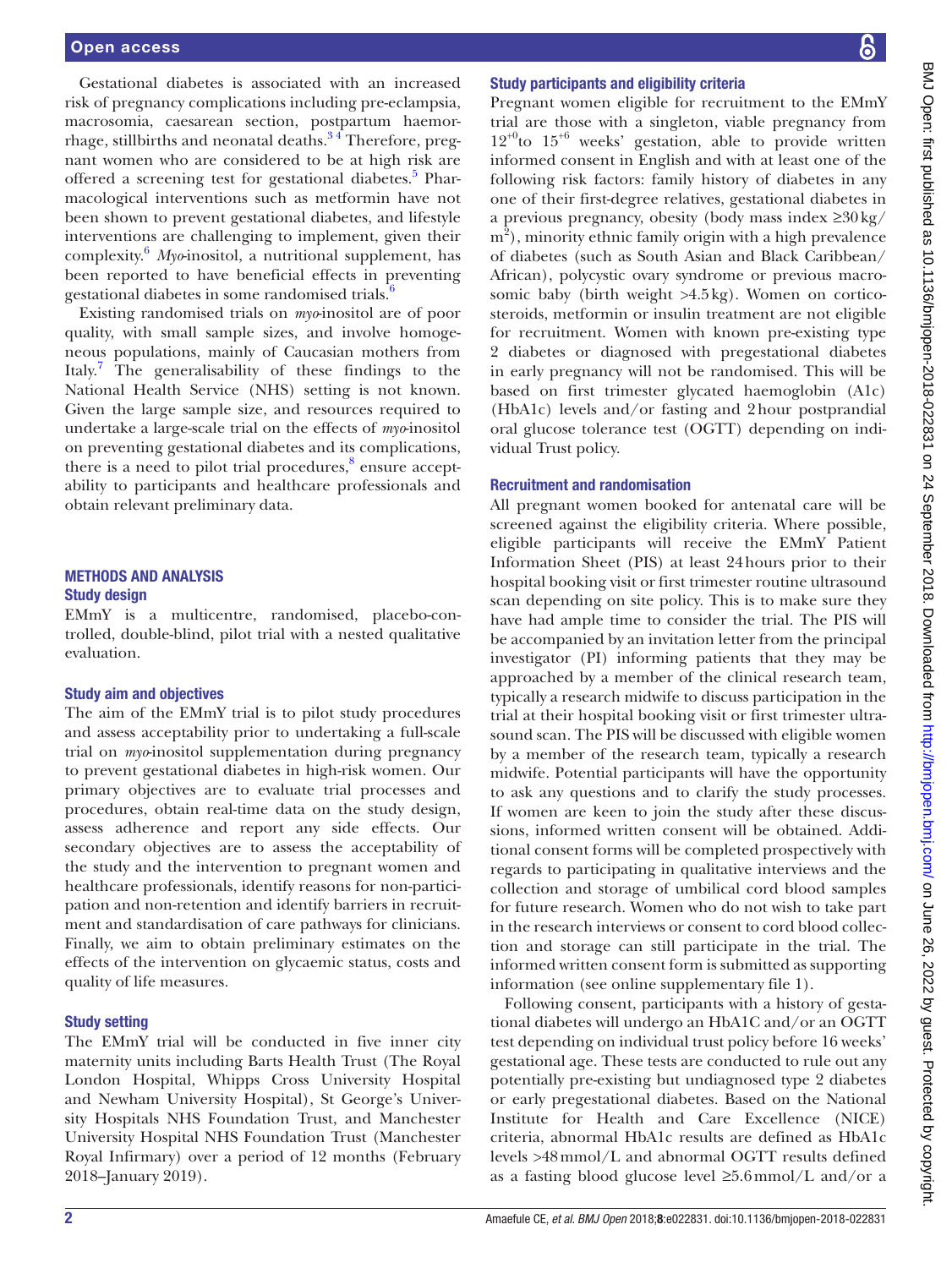BMJ Open: first published as 10.1136/bmjopen-2018-022831 on 24 September 2018. Downloaded from http://bmjopen.bmj.com/ on June 26, 2022 by guest. Protected by copyright BMJ Open: first published as 10.1136/bmjopen-2018-0218-0012 September 2018. Downloaded from bright. Http://bmjopen.bmj.com/ on June 26, 2022 by guest. Protected by copyright.

2-hour blood glucose level ≥7.8mmol/L post 75g glucose  $load<sup>5</sup>$ 

Women with borderline HbA1c levels (41–47 mmol/L) at the booking visit will undergo first trimester OGTT. If the OGTT test shows an abnormal reading, these women will not be randomised. This process also allows us to assess the proportion of women with previous gestational diabetes, who enter subsequent pregnancies with potentially undiagnosed type 2 diabetes or pregestational diabetes. Participants eligible for randomisation will be randomly allocated to either the intervention group or the control group. The senior statistician will generate the allocation sequence. The randomisation and group allocation will be carried out through a secure online randomisation system. The randomisation scheme will be based on permuted blocks of random block size (sizes 4, 6 and 8), stratified by participating site. Research midwives will enrol and assign interventions to participants. Except for the senior statistician, study participants, care providers, data analysts and outcome assessors will be blinded to the group allocation. The research team will be unblinded only if necessary for the safety of the trial participant.

Following randomisation, baseline information on demographic and clinical characteristics will be collected from participants' maternity notes. The European Quality of Life 5-Dimensions 5-Level scale (EQ-5D-5L), a validated questionnaire, will be administered at baseline and at the end of the trial to capture quality-adjusted life-years (QALYs) in all participants. Participants in the intervention group will be provided with the *myo*-inositol powder supplement to be taken in a dose of 2g twice daily from  $12^{+0}$  to  $15^{+6}$  weeks' gestational age until delivery. Participants in the control group will be provided with a placebo identical in colour, flavour and texture to the *myo*-inositol powder to be taken in the same dose and for the same duration of time. Information regarding supplement intake and dosage will be provided to prevent misinterpretation of instructions or ambiguity.

# Adherence to the intervention

The participants will be provided with the intervention or placebo packs in two stages, with half of their supply being provided at visit 1 (recruitment and randomisation, at  $12-15^{+6}$  gestational weeks) and the remaining half of their supply at visit 3 (approximately 28 gestational weeks). A paper-based diary and/or a mobile application (depending on participant's preference) will be provided to participants to self-report on adherence, with reminder features that we anticipate will encourage adherence. Participants will also be asked to bring any remaining sachets to their 28-week visit, where they will receive the next batch of intervention or placebo. A count of unused sachets (supplements) will be recorded as an additional measure of adherence to the intervention. Urinary inositol levels will also be tested at visit 3 (approximately 28 gestational weeks) as an additional measure of adherence in both groups. Text messages or phone calls will

be made by the research team to remind participants of their upcoming appointments during the study. A participant will be deemed non-adherent if she has used 75% or less of her trial sachets. [Figure](#page-3-0) 1 provides details of trial processes and procedures.

# Sample size calculation

We expect that 1500 women will be booked for antenatal care each month at the participating hospitals and at least 300 of those will be eligible. Assuming 1000 eligible women were approached, we expect about 25%  $(250/1000)$  to be consented. We expect that  $20\%$  (50) of women who consent to the study will have a previous history of gestational diabetes. These women will undergo an early HbA1C and/or an OGTT test before 16 weeks' gestational age to rule out any potentially pre-existing but undiagnosed type 2 diabetes or early pregestational diabetes. Any of these women with abnormal HbA1C (>48mmol/L) and/or OGTT (fasting blood glucose ≥5.6mmol/L and/or a 2-hour 75g blood glucose level ≥7.8mmol/L) results and hence a diagnosis of early gestational diabetes will be excluded from the study. This will result in 200 women being randomised to either the *myo*-inositol or placebo arm. With an estimated attrition rate of 20%, we expect that 160 (160/200) women will remain in the study. Among these 160 women, we expect 80% of them (128/160) to be adherent to the study processes. These numbers will allow for estimation of the 95% CIs for trial feasibility outcomes with amplitudes of around 10%.

# Primary and secondary outcome measures and outcome assessment

The primary outcomes are the proportion of eligible, consented and randomised participants. The secondary outcomes include the acceptability of the study and the intervention as well as the proportion of outcome measures obtained in the trial. Laboratory outcomes will be assessed at 28 weeks' gestation including plasma glucose levels and the diagnosis of gestational diabetes. This will be achieved through fasting and 2-hour postprandial 75g OGTT. Gestational diabetes will be diagnosed according to the 2015 NICE criteria (fasting glucose ≥5.6mmol/L,  $2 \text{ hour} \geq 7.8 \text{ mmol/L}$ . Other laboratory outcomes include insulin levels, leptin and adiponectin levels, c-peptide levels at fasting and 2hours postglucose load, (Homeostatic Model Assessment for Insulin Resistance (HOMA-IR) and urinary inositol levels.

Maternal, fetal and neonatal outcomes will also be assessed at delivery and/or discharge. Maternal outcomes include pre-eclampsia, gestational age at delivery, postpartum haemorrhage, mode of delivery, preterm delivery before 34 and 37 weeks, perineal trauma, admission to high-dependency unit or intensive care unit, maternal death and maternal infection. Fetal and neonatal outcomes include, birth weight, macrosomia (birth weight  $>4.5\,\mathrm{kg}$ ), admission to neonatal intensive care unit, shoulder dystocia, neonatal death, respiratory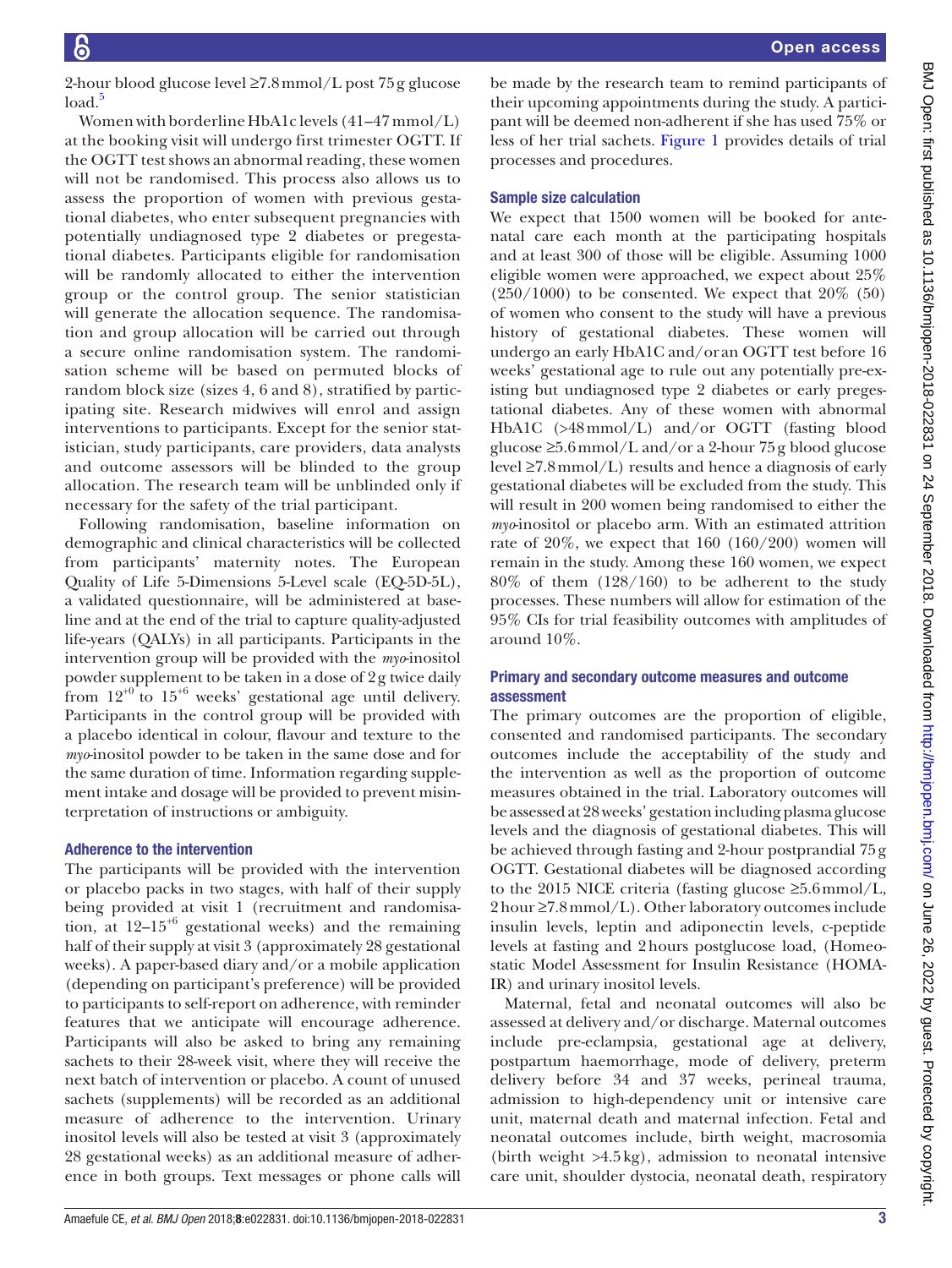**POPULATION** 

**VTERVENTION** 





<span id="page-3-0"></span>Figure 1 Trial scheme diagram on the conduct of the EMmY study. NICE, National Institute for Health and Care Excellence; NICU, neonatal intensive care unit; OGTT, oral glucose tolerance test; GDM, Gestational Diabetes Mellitus; HOMA-IR, Homeostatic Model Assessment for Insulin Resistance; RDS, Respiratory Distress Syndrome.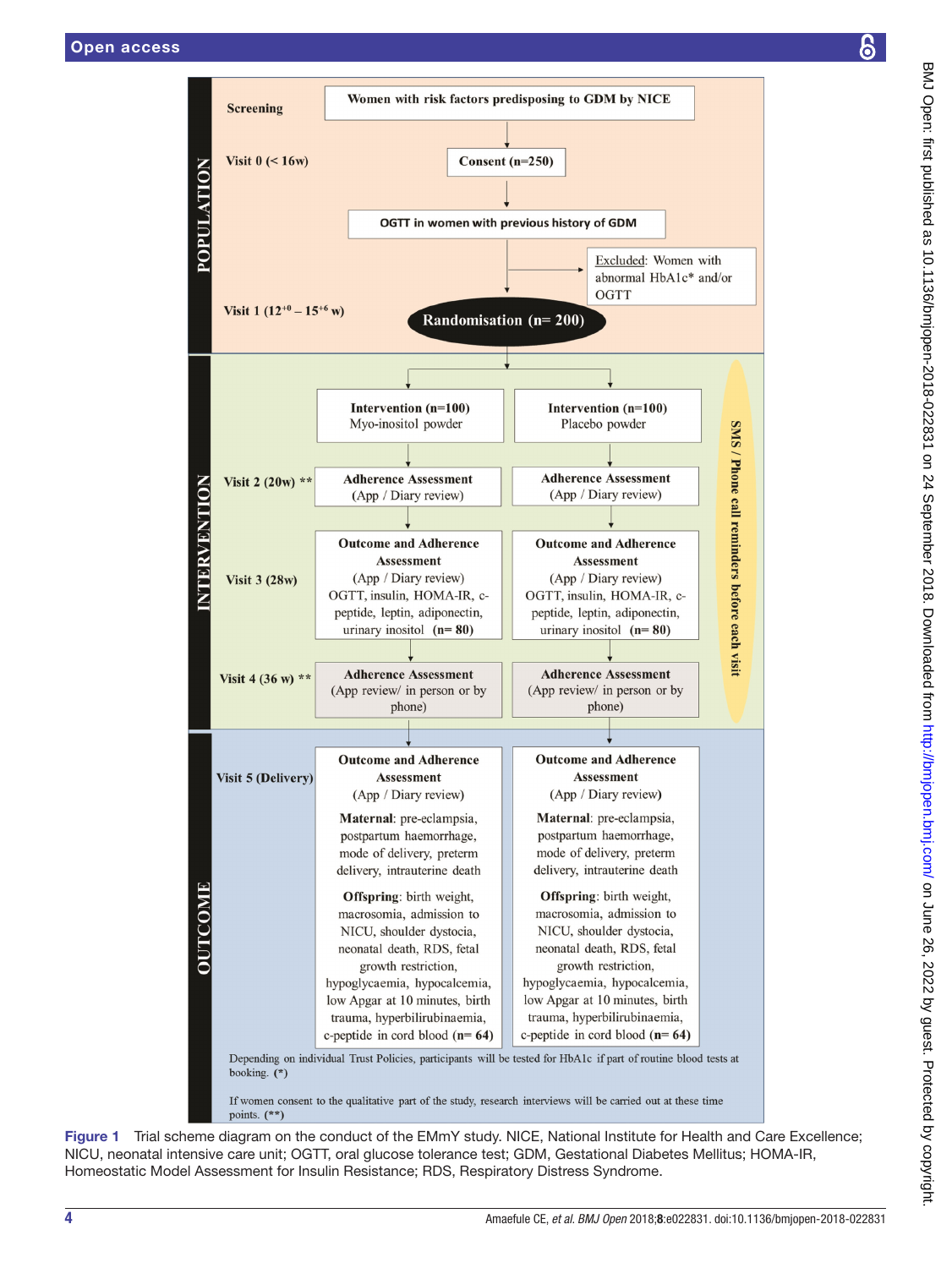<span id="page-4-0"></span>

| This table shows the schedule of assessments for the EMmY study<br>Table 1 |              |                           |           |              |              |                 |
|----------------------------------------------------------------------------|--------------|---------------------------|-----------|--------------|--------------|-----------------|
| <b>Visit number</b>                                                        | 0            |                           | 2         | 3            | 4            | 5               |
| <b>Gestational weeks</b>                                                   | <16 weeks    | $12 -$<br>$15^{+6}$ weeks | ~20 weeks | $~28$ weeks  | $~10$ weeks  | <b>Delivery</b> |
| Tasks                                                                      |              |                           |           |              |              |                 |
| Consent                                                                    | x            |                           |           |              |              |                 |
| Participant demographic data                                               | $\mathsf{x}$ |                           |           |              |              |                 |
| OGTT/HbA1c prerandomisation (if<br>previous GDM history)                   | X            |                           |           |              |              |                 |
| Randomisation                                                              |              | $\mathsf{x}$              |           |              |              |                 |
| Delivery of intervention                                                   |              | X                         | X         | X            | $\times$     |                 |
| OGTT to diagnose GDM                                                       |              |                           |           | $\mathsf{x}$ |              |                 |
| Assess adherence (app/diary)                                               |              |                           | $\times$  | X            | $\mathsf{x}$ | X               |
| Maternal, fetal and neonatal outcomes                                      |              |                           |           |              |              | $\mathsf{x}$    |
| Qualitative data collection (interviews)                                   |              |                           | X         |              | X            |                 |

\*Assessments will be completed as near to the scheduled date as possible, depending on participant's appointment date. OGTT, oral glucose tolerance test.

distress syndrome, septicaemia, stillbirth, small for gestational age  $\langle$ <10<sup>th</sup>, <5th and <3<sup>rd</sup>) as per population-based centile, hypoglycaemia, hypocalcaemia, Apgar at 10min, birth trauma such as shoulder dystocia fracture and hyperbilirubinaemia.

Cord blood will be collected and tested for c-peptide levels in the neonate. In addition, cost data and health-related quality of life (HRQL) measures will be captured. Cost data include the cost of *myo*-inositol and placebo administration, cost of routine tests, additional laboratory tests and other investigations in both groups, cost of clinic visits, hospital admissions, type of delivery, cost to treat adverse events (AEs), antenatal costs, postnatal costs and neonatal costs. Being a pilot trial, a sample size of 200 is adequate to assess feasibility outcomes but inadequate to show a difference in clinical outcomes between groups. However, we will be collecting these outcomes in this pilot trial to inform the future definitive full-scale trial on the feasibility of collecting and assessing these outcomes in our population groups.

A schedule of assessments is shown below in [table](#page-4-0) 1.

#### Qualitative evaluation

The qualitative evaluation will explore the acceptability of the trial and the intervention among participating women and healthcare professionals. This will be achieved through direct observation of recruitment and semistructured interviews as outlined below.

# Recruitment observation

A sample of recruitment appointments (approximately 3–4 participants at each site) will be observed in order to gain detailed knowledge of women's specific needs or concerns, as well as factors in the recruitment setting/ environment that may impact on the recruitment process and outcomes.

# Brief interview/open-ended questionnaire with those who decline recruitment

Women who decline to participate in the pilot trial will be invited to complete an open-ended questionnaire (either verbally or in writing) on: (1) their reasons for declining to participate and (2) their feedback on the recruitment process. Responses will inform recruitment procedures both for the pilot trial and the potential future full-scale trial. This model has been recently used in a pilot trial of group antenatal care at Barts Health NHS Trust (Pregnancy Circles study) and was found to work well as a means of identifying barriers to trial participation.<sup>9</sup>

# Interviews with randomised participants

Following consent, semistructured interviews will be conducted with a purposive sample of approximately 15–20 women at different points in the trial. Interviews will be conducted approximately 2 months after randomisation (20–24 weeks of pregnancy) and towards the end of pregnancy (36–38 weeks) to capture women's experiences throughout pregnancy.

The first interview will explore participants' experience of their pregnancy so far, their understanding, beliefs and perception of gestational diabetes, perceived acceptability of the study procedures and intervention and other factors that can influence adherence. The second phase of interviews will purposively include 10 participants from the first interview phase who found intervention compliance and adherence particularly difficult or easy in the early stages of the study. This will be to address any further difficulties and supports for managing adherence to the intervention and any further experiences with study participation, data collection methods and follow-up procedures. We will also endeavour to interview a sample of women who drop out of the trial.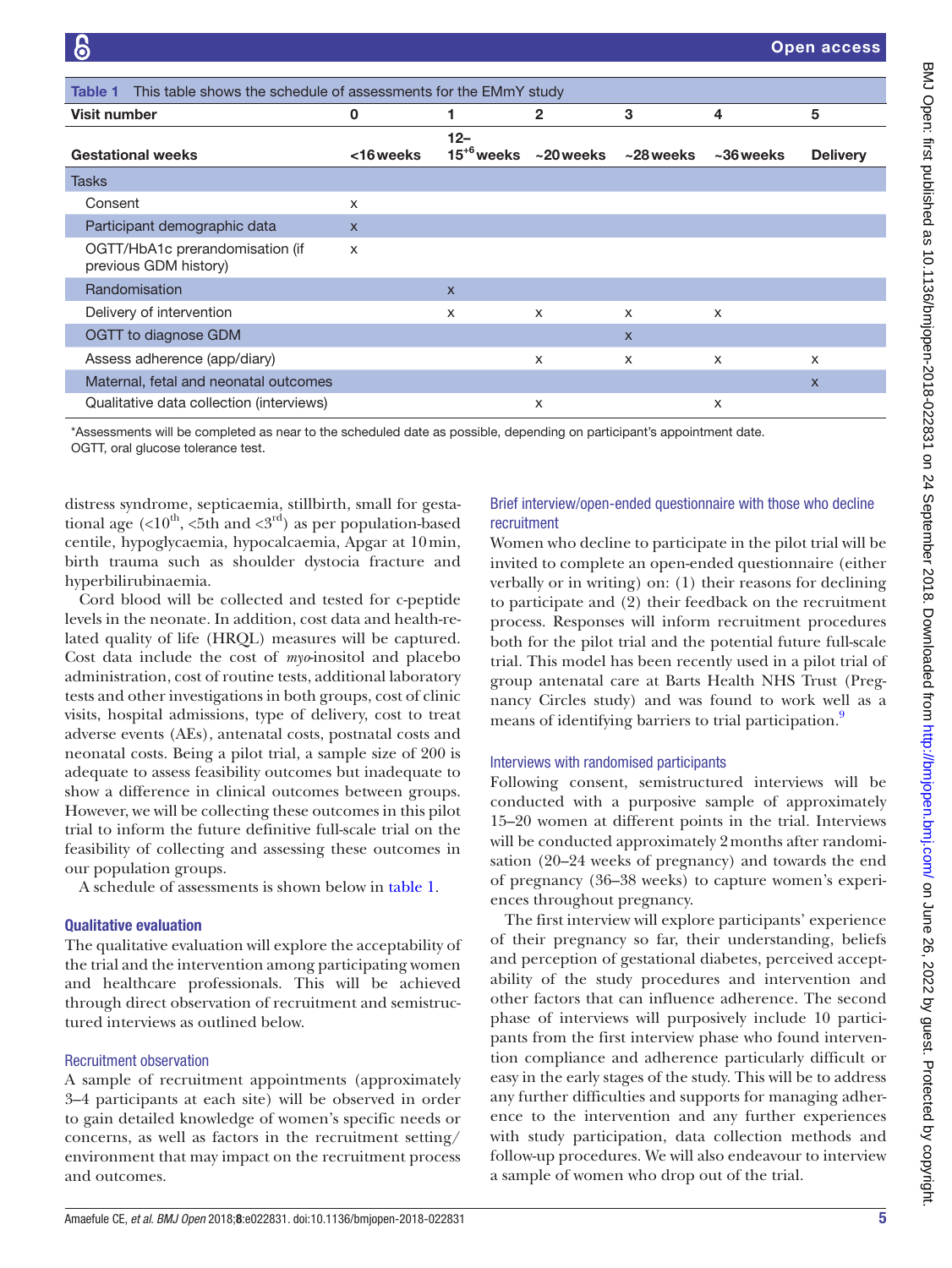All interviews will be audio-recorded with consent, and participants will also be offered a £10 voucher for each interview.

# Interviews and/or focus groups with healthcare professionals

Semistructured interviews or focus groups will be conducted with a cross-section of key healthcare professionals (approximately 10–15 consisting of obstetricians, diabetologists and midwives) who are involved in delivering the intervention, and/orwho have expertise in the area of gestational diabetes. Here, we will explore various approaches to managing/preventing GDM in multiethnic populations in the NHS setting. We will obtain their views on barriers to recruitment, compliance, retention and any suggestions on how these could be overcome. Informed consent will be gained, and a prepared interview guide will include questions arranged in topics.

## Patient and public involvement

Prior to the grant application, the development of the EMmY research question was informed by patients' priorities and preferences. In our survey of pregnant women (n=71) within the Barts Health NHS Foundation Trust, 83% (59/71) agreed that there was a need to prevent gestational diabetes. More women indicated that they would be inclined to take *myo*-inositol (79%, 56/71) than follow a complex lifestyle intervention (60%, 43/71), and 8 out of 10 informed that they may or would definitely join a trial on *myo*-inositol. Additionally, two-thirds of healthcare professionals surveyed (66%, 58/88) were keen to participate in a trial on *myo*-inositol.

We have collaborated with 'Katie's Team', a women's health and childbirth-specific patient and public involvement advisory group<sup>10</sup> to inform several elements of the EMmY pilot trial. Katie's Team members contributed to the development of the study design, reviewed the trial documents such as the PISs and informed consent forms (ICFs) and developed the interview schedule. Patients and public representatives are not involved in recruitment or the conduct of the study.

We will submit study findings for publication in published in peer-reviewed journals. Study results will be circulated to participants, healthcare professionals and members of Katie's Team through newsletters, who in turn will further disseminate through traditional means and social media platforms.

#### Data analysis

#### Statistical analysis

Data will be analysed using descriptive statistics in order to inform trial feasibility and process. Given that this is a pilot study, the sample size is not adequately powered to assess the effect of the intervention on outcomes. However, where appropriate, we will present point estimates of effect sizes (eg, mean differences and relative risks) and associated 95% CIs. The primary analysis will also involve the estimation of the proportions of the primary outcomes (ie, eligible women recruited into the

trial, recruited women who complete the trial and adhere to the intervention treatment until delivery). We will also test if the proportions of the primary outcomes differ between the treatment group and the control group. We will explore the effect of mother's ethnicity, history of previous gestational diabetes and maternity unit attended on recruitment, adherence and attrition. All analysis will be performed using Stata software (StataCorp. 2015. Stata Statistical Software: Release V.14).

## Economic analysis

A cost–utility analysis will be undertaken using a shortterm time horizon (the 'within trial' period) to obtain preliminary estimates of the cost-effectiveness of *myo*-inositol supplementation versus placebo in the prevention of gestational diabetes, which will inform the full-scale trial. The cost utility measures in the short run will be the incremental cost per unit of change per QALY gained. Unit costs will be collected and assessed from the perspective of the NHS and personal social services via standard sources. QALYs will be calculated based on the HRQL collected during the trial from the EQ-5D-5L questionnaires. The QALYs experienced from baseline to end of trial will be calculated as the area underneath this profile. Cost–utility will be calculated as the mean cost difference between the intervention and control group divided by the mean difference in outcomes to give the incremental cost-effectiveness ratio. Cost-effectiveness acceptability curves will be constructed, and we will subject the results to extensive deterministic sensitivity analysis.

#### Qualitative data analysis

Interview data will be subjected to thematic analysis. Transcripts will be coded for themes and concepts relating to women's and health professionals' experiences and perceptions of this intervention and the study. In this way, we will develop an analytical framework to identify key themes and how these inter-relate. Where possible, we will use constant comparison techniques and examine deviant cases to refine our analysis.

#### Clinical management

Besides *myo*-inositol and placebo, EMmY does not involve any other intervention. All aspects of antenatal care will be at the discretion of local clinicians. Further management of women diagnosed with gestational diabetes will be as per local guidelines for management of gestational diabetes.

# Participant withdrawal

After consent, a participant can decide to self-withdraw from the trial. Clear distinctions will be made if the participant is only withdrawing from the trial but allowing further follow-up or withdrawing from both the trial and follow-up. A participant can also be withdrawn from the trial treatment if based on the opinion of the clinical carers and the investigators, it is medically necessary to do so. However, with any postrandomisation exclusions, the research team will endeavour to obtain and record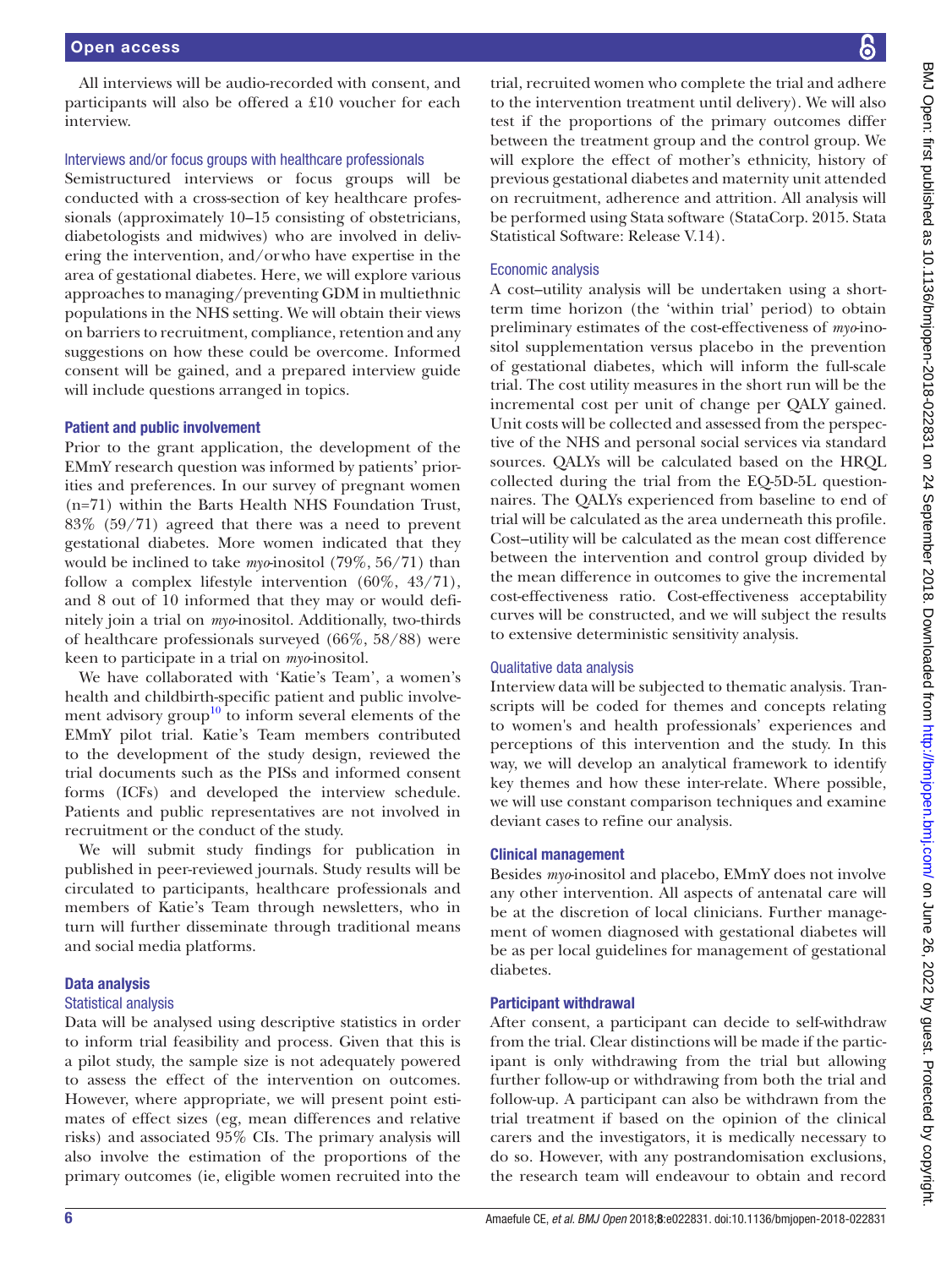the reasons for withdrawal and any AEs in the case report form (CRF). Where appropriate, efforts will be made to follow-up women who withdraw for all safety and efficacy outcomes.

If a participant explicitly withdraws consent to any further data collection, her decision will be respected, noted in the final study form and no further data will be collected from that participant. The participant will continue with NHS standard practice for follow-up care.

# Data management

All participants in the EMmY trial will be given a unique trial number and will be identified to their local sites by their NHS hospital number. The chief investigator has a responsibility to ensure that participant anonymity is protected, maintained and associated participant information kept confidential and managed in accordance with the Data Protection Act (1998-UK), the sponsor's data management standard operating procedures (SOPs), The Research Governance Framework for Health and Social Care, The Research Ethics Committee Approval and the NHS Caldicott Guardian. All data will be monitored centrally and locally at the trials coordinating centre—Barts Research Centre for Women's Health (BARC) for consistency, viability and quality using bespoke data management systems.

All participants' data obtained for the trial, including personal information, will be anonymised, held securely and treated as strictly confidential. The data will be entered onto a secure computer database, either by a member of the research team or directly via a secure internet connection. All staff at each participating site and at the trials unit share a responsibility of care to prevent unauthorised disclosure of personal information. No identifiable individual data will be published. In accordance to the MRC guidelines on data retention, participants' collected data will be kept for 20 years following the end of trial to allow for verification and further data sharing via an individual patient data meta-analysis for instance.

# Monitoring and auditing

The study sites will perform remote trial monitoring according to the agreed trial monitoring plan and self-monitoring template at the trials coordinating centre—BARC. Trial monitoring will include source data verification, checks on all ICFs and eligibility for randomisation log and a sample set of CRFs. Any major discrepancies with respect to trial regulatory matters and study protocol found at a site visit will trigger an audit of trial data by the coordinating team at the site involved, independently of the sponsor and investigators. The chief investigator will ensure that the trial is conducted in compliance with the principles of the Declaration of Helsinki (1996) and in accordance with all applicable regulatory requirements including, but not limited to, the Trust and Research Office policies and procedures, the Research Governance Framework, guidelines for good clinical practice and any subsequent amendments. Any form of non-compliance will be captured through communications

and updates, monitoring visits, CRFs and other sources. In order to identify and verify any developing trends, the sponsor will maintain a log of any non-compliances, assess them and action a timeframe in which they need to be dealt with. In the event of any safety information that may require significant changes to the risk/benefit analysis of the study, the protocol, the ICF and the PIS will be amended and submitted to Research Ethics Committee (REC) for revision and approval. All participants of the EMmY study will be duly informed and provided with a revised copy of the PIS and the ICF to confirm their wish to continue where possible.

## Sample handling, labelling and logging

Participants' samples collected will be processed by either NHS laboratory services, or by Affinity Biomarker Labs (Imperial College London). Samples will be labelled with the date of collection and participant's unique trial number. On arrival at the laboratories, samples will be handled as per routine clinical practice and local policies. Samples will be stored, processed and analysed by laboratory staff as defined by study SOPs, with any inconsistencies referred back to the research team or the clinical team. All samples received and processed in the NHS labs will be logged onto the NHS database, and samples received and processed by the Affinity Biomarker Labs will be logged onto the trial specific secure database.

# Trial organisation

EMmY has a Project Steering Committee (PSC) that provides independent supervision of the trial, providing advice to the chief and coinvestigators and the sponsor on all aspects of the trial and affording protection for patients by ensuring the trial is conducted according to the principles of GCP in clinical trials. The trial will also be overseen by a Trial Management Group (TMG), who will meet regularly up until the end of the trial to evaluate trial progress and resolve any potential challenges. The TMG consists of the lead investigators, research midwives, and the project team at BARC.

EMmY is a pilot study with a low risk intervention and therefore no major safety concerns. In addition, EMmY aims to primarily assess the feasibility of conducting a potential full-scale trial rather than the effectiveness of the intervention and therefore does not require a data monitoring committee.

# Safety assessment

Adverse events, are defined as any untoward medical occurrences in a participant that are not necessarily related to the intervention administered. AEs will be recorded by the PI in the CRF and the participant's medical notes. Participants experiencing AEs will be followed up by the research team. Serious adverse events (SAEs) are defined as any untoward occurrences that results in death, that is life threatening, requires hospitalisation or prolongation of existing hospitalisation, that results in persistent or significant disability or incapacity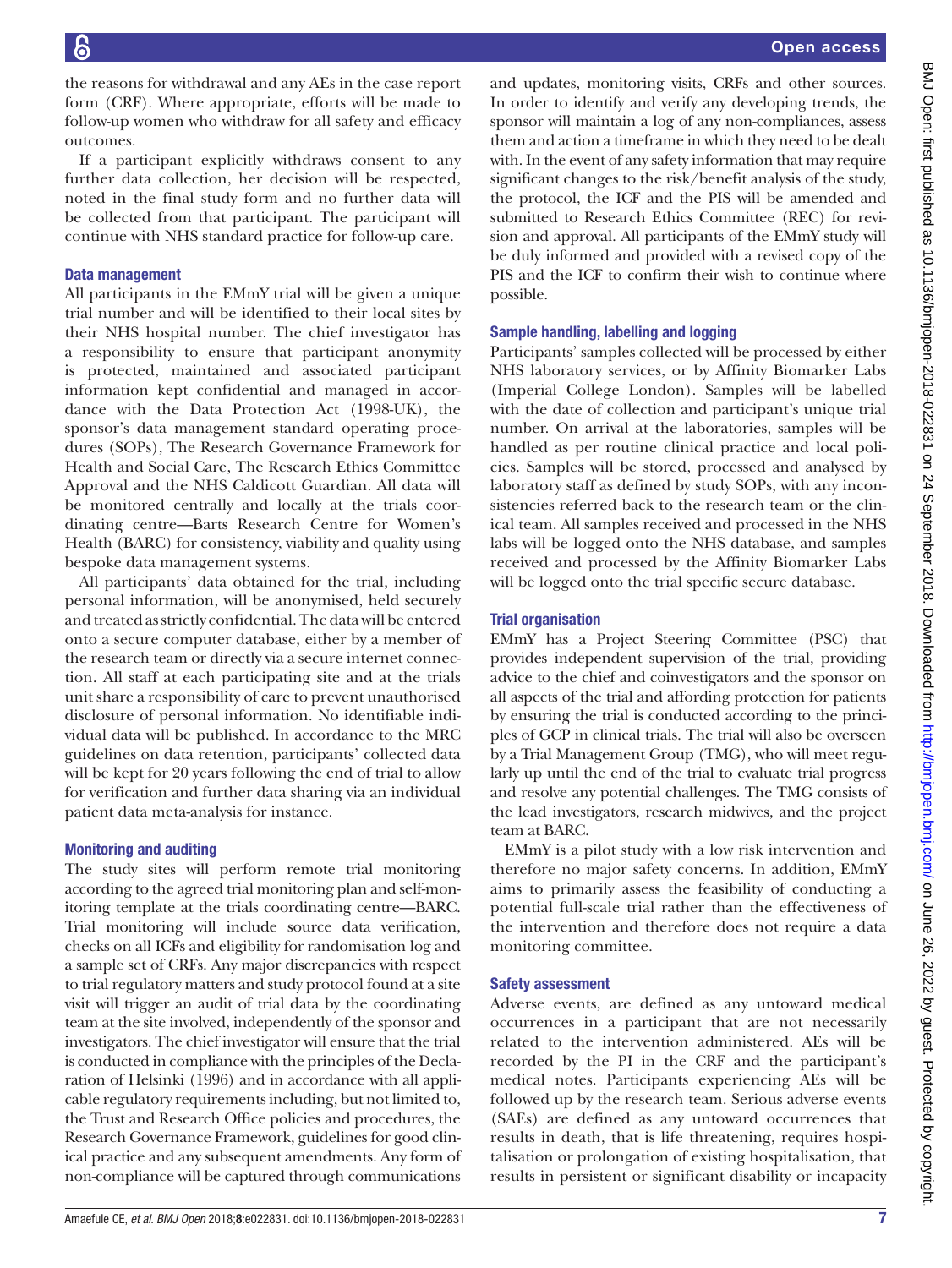or is otherwise considered medically significant by the PI. Any SAEs will be reported to the sponsor within 24hours of learning of the event and to the main REC within 15 days in line with the required timeframe. $\frac{11}{11}$ 

#### **Indemnity**

EMmY is sponsored by Queen Mary University of London (QMUL) as defined by the Research Governance Framework for Health and Social Care (April 2005). EMmY is also covered by the insurance brokers of QMUL on a 'No Faults Compensation for Clinical Trials and/or Human Volunteer Studies'. This policy covers or indemnifies the insured in respect of their legal liabilities arising out of the insured's activities.

#### Ethics and dissemination

EMmY has received site-specific approval for each participating site. EMmY is also registered online at ISRCTN. com (ISRCTN48872100). The chief investigator will coordinate dissemination of data from this study. The results from the trial will be submitted for publication in a major journal. The PSC will be responsible for approval of the main manuscript prior to submission for publication. Authorship of presentations and reports related to the study will be in the name of the lead investigators. Publications will name local coordinators as well as those involved in central coordination and trial management. The writing will be the responsibility of a writing committee including all of the investigators.

#### **DISCUSSION**

Approximately 40% of all women who are diagnosed with gestational diabetes progress to type 2 diabetes within 5years postdelivery, in addition to their increased risk of gestational diabetes in future pregnancies.<sup>12</sup><sup>13</sup> Infants born to mothers with gestational diabetes are at an increased risk of impaired glucose regulation, obesity and diabetes, leading to a vicious cycle of accumulated risks in the next generation.<sup>14 15</sup> Therefore, preventing gestational diabetes provides intergenerational benefits, preventing chronic diseases in both mothers and their offspring.

With a projected increase in the NHS yearly spend (from £8.8billion to £13billion) on type 2 diabetes and its complications, $16$  preventing gestational diabetes has significant societal and economic benefits. However, evidence on effective and acceptable approaches to preventing gestational diabetes is lacking.[17](#page-8-13) Randomised trials on lifestyle changes has shown no significant difference in the incidence of gestational diabetes between groups.<sup>6 18</sup> Women have reported on the difficulty of incorporating exercise into their daily routine as a result of child care, pregnancy symptoms and work commit-ments.<sup>[17](#page-8-13)</sup> Trials on the use of metformin in preventing the incidence of gestational diabetes also reported on no statistically significant difference between groups[.18](#page-8-14) There is therefore a need for a simple, effective, safe and

acceptable intervention in preventing the onset of gestational diabetes in high-risk pregnant women.

*Myo*-inositol is a dietary nutritional supplement, which is present in staple foods such as meat and legumes, and is currently sold over the counter as a food supplement. Its use is not contraindicated in pregnancy.[19 20](#page-8-15) Existing trials have shown the potential benefits of periconceptual *myo*-inositol supplementation in preventing folate resistant neural tube defects. The dose and timing of *myo*-inositol supplementation specified within the study are based on the need to ensure completion of fetal organogenesis by 12 weeks of gestation, reducing any theoretical risk to the fetus.[21](#page-8-16) *Myo*-inositol supplementation until the end of pregnancy also has a resulting effect on reducing macrosomia.<sup>22</sup>

Preliminary evidence on the effects of *myo*-inositol in pregnancy, based on small trials, suggests a reduction in gestational diabetes by up to  $60\%$  $60\%$ .<sup>6</sup>

To examine whether *myo*-inositol supplementation prevents the incidence of gestational diabetes in highrisk women, a large sample size will be required costing approximately £1.7million. Prior to undertaking a largescale trial on the effects of *myo*-inositol, there is a need to pilot trial procedures, assess our ability to recruit and randomise women in a timely fashion and evaluate their adherence to study protocol and attrition rates. Evaluating adherence is vital to understanding women's perception of the intervention and the trial, as well as trial elements that may impact on their acceptability and hence retention in the trial. $^{23}$  This may include women's understanding of gestational diabetes, their perception of risk, their attitudes towards a screening test for early pre-gestational diabetes and possible side effects of *myo*-inositol. It is important to explore potential variability across sites in the management of women at risk of gestational diabetes and subsequently women with a diagnosis of gestational diabetes. The knowledge of these factors can inform recruitment and intervention delivery strategies within the full-scale trial, allowing for the adaptation of trial processes to its local context being more sensitive to the needs of participants.<sup>24</sup>

#### **CONCLUSION**

The EMmY pilot trial is to inform a large definitive randomised controlled trial on the effects of *myo*-inositol supplementation on preventing the incidence of gestational diabetes and further complications in pregnant women at risk of developing gestational diabetes.

#### Author affiliations

<sup>1</sup>Barts Research Centre for Women's Health (BARC), Blizard Institute, Barts and the London School of Medicine and Dentistry, Queen Mary University of London, London, UK

<sup>3</sup>Collaborations for Leadership in Applied Health Research and Care (CLAHRC) for North Thames London, Department of Applied Health Research, University College London, London, UK

<sup>&</sup>lt;sup>2</sup>Institute for Health and Human Development, University of East London, London, London, UK